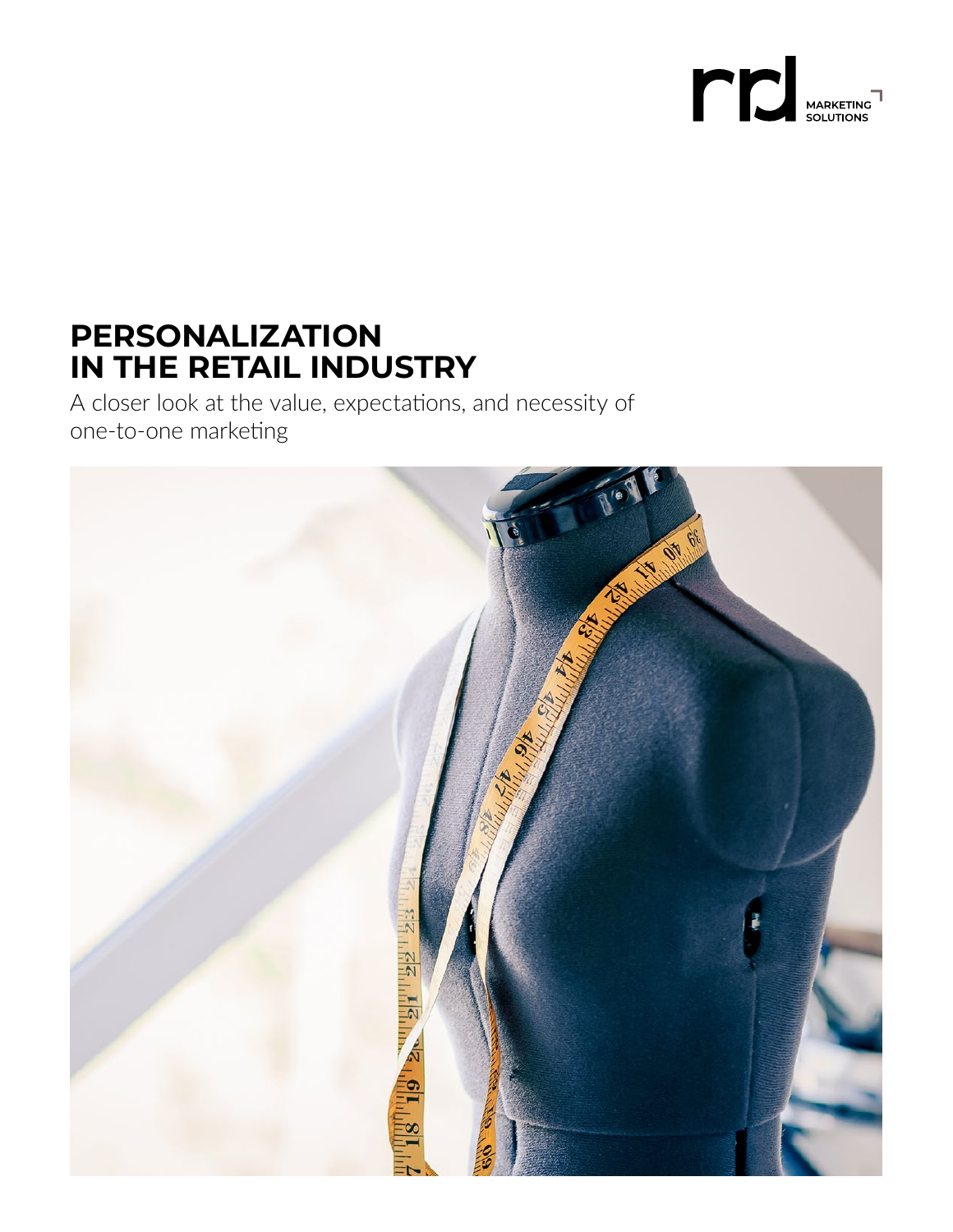#### **IN THIS PAPER**

- **2** Introduction
- **5** 7 Reasons Why Personalization Has Failed Retailers in the Past
- **6** [Becoming Relevant](#page-5-0)
- **7** [Strategy](#page-6-0)
- **12** [Engage Your Customers](#page-11-0)  with Relevant Messaging

# **INTRODUCTION**

#### **Remember the first time you became a regular? It's a rewarding customer experience.**

The barista remembered your name and drink; the clothing boutique owner, your size and favorite designer; the florist, your wedding anniversary and the perfect flowers for it.

Whatever the scenario, when a business knows more than a customer's first name—and shows it—good things happen.

In a consumer-related survey by Accenture, 60% of consumers prefer doing business with brands that use their personal information to provide real-time promotions and offers.<sup>[2](#page-12-0)</sup> And 57% of them are interested in sharing more if companies would send them more relevant communications.[3](#page-12-0)

Your retail customers are tired of being treated like a number. Plain and simple. They want to be recognized as an individual, which means they expect you to:

- 1. Know them.
- 2. Remember and acknowledge them.
- 3. Understand their current needs.
- 4. Anticipate their future needs.

Personalization is your vehicle to deliver on these expectations.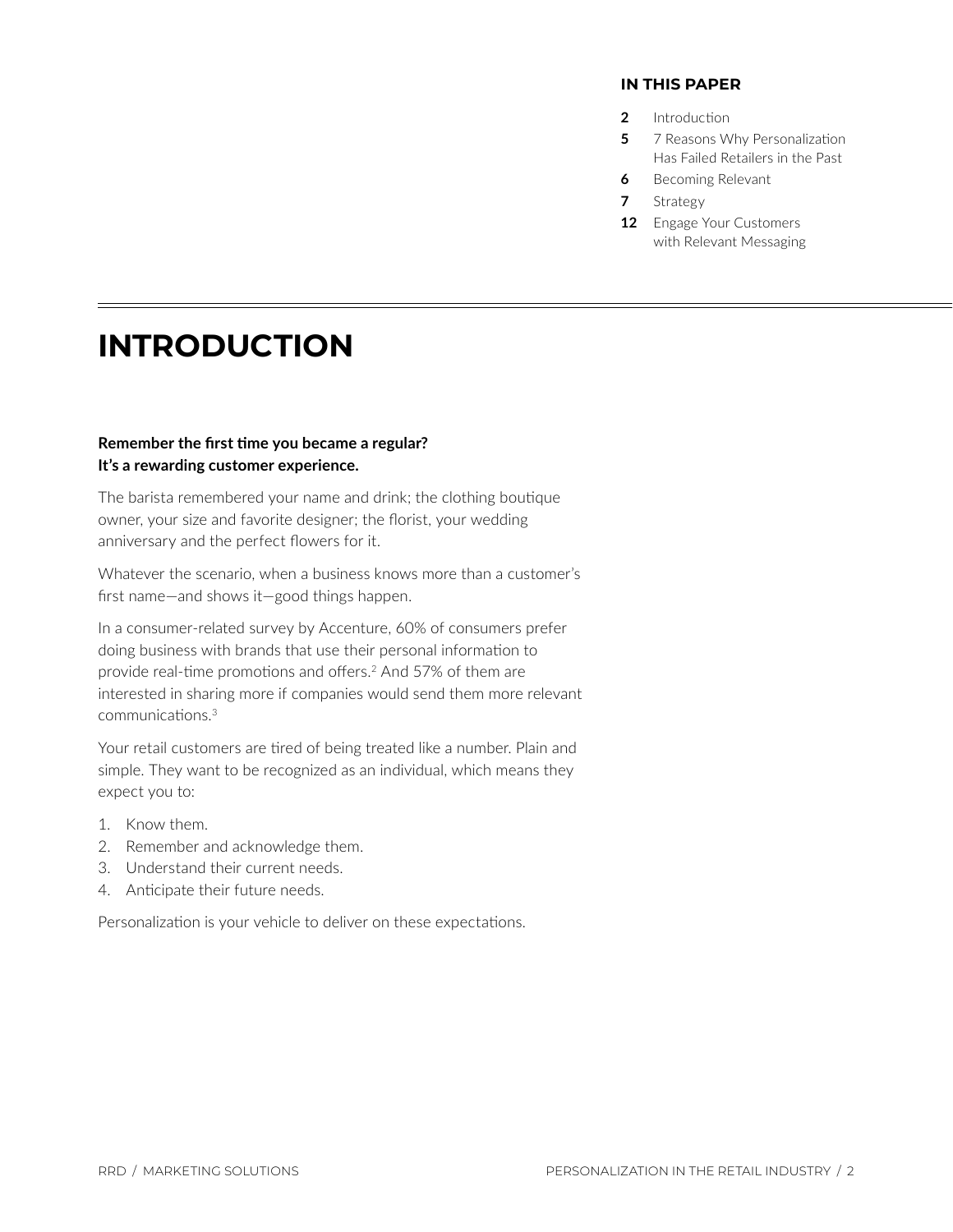## **RETAIL CUSTOMERS ARE TIRED OF BEING TREATED LIKE A NUMBER**



## **66% of consumers**

**72% 52% of consumers**<br>say they're extremely or somewhat likely to switch<br>brands if they feel they're treated like a number say they're extremely or somewhat likely to switch brands if they feel they're treated like a number rather than an individual[.4](#page-12-0)



#### **72% 52% 66% 52% of consumers**  say they're likely to switch brands if a company doesn't make an effort to personalize communications to them.[4](#page-12-0)



#### **72% of consumers**

agree they expect companies to understand their needs and expectations.[4](#page-12-0)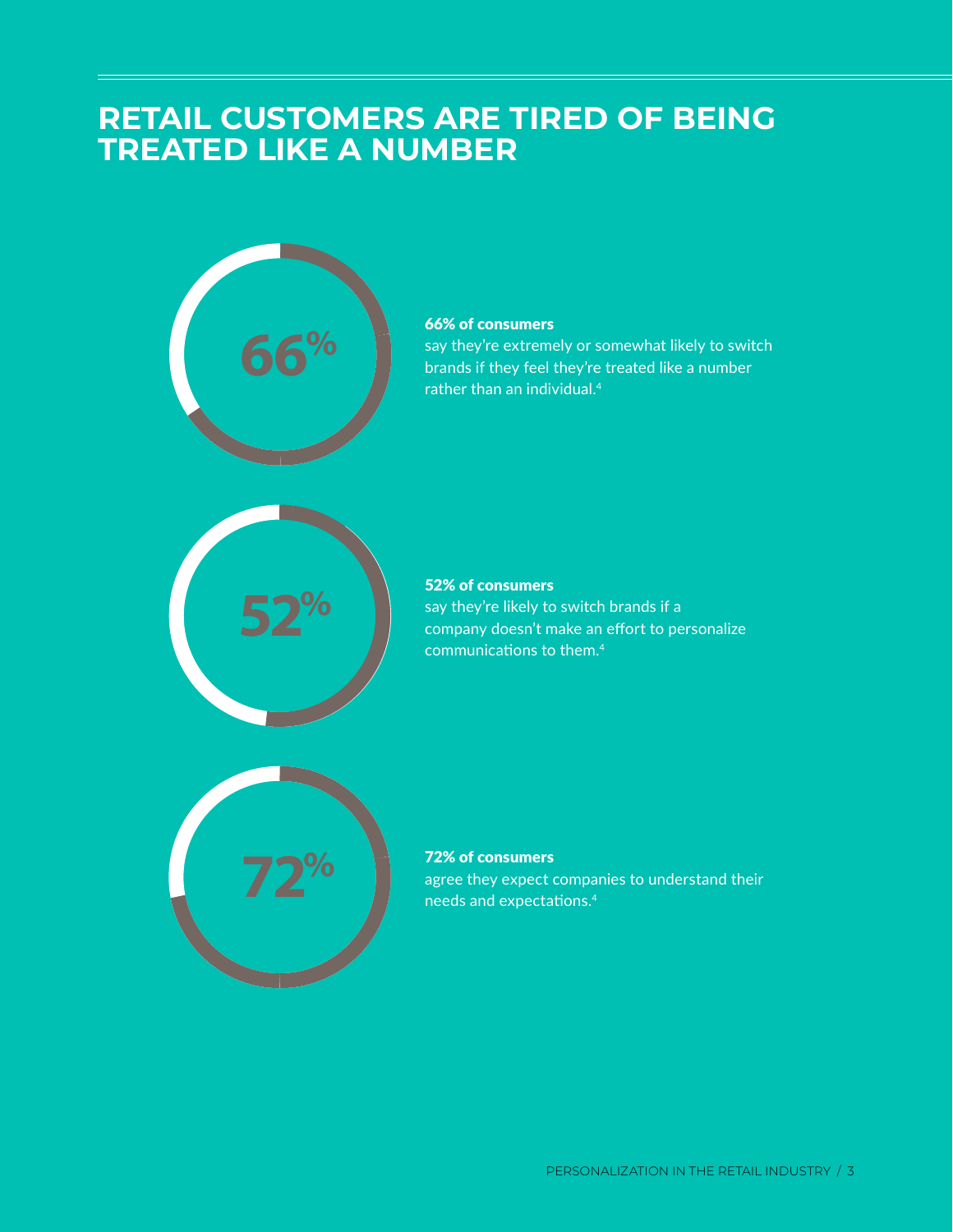### **Understanding Personalization's Place in Retail**

We acknowledge personalization is not exactly the new kid on the marketing block. In fact, a recent Forrester report found personalization so widely accepted, 94% of customer insights and marketing professionals across multiple industries tagged it "important," "very important," or "extremely important" for meeting their current marketing objectives.<sup>5</sup>

Furthermore, research by Data & Marketing Association (DMA) and Adobe found the concept of personalized marketing is so highly recognized that "77% of marketers say 'dynamic, personalized content' across channels is very important, however most are still in the planning stages.["6](#page-12-0)

Did you catch that last part? "… most are still in the planning stages."

There is a massive gap between the many who understand the value of personalization and the few who are actually doing it.

This is a reality. A true marketing opportunity.

Those who aim to increase engagement through personalization (in multiple channels) are five times more likely to see an increase in overall consumer spending[.7](#page-12-0) What's holding you back?

## **The Challenges Behind Personalization**

Personalization done right is not easy. That may be obvious—and also the very reason we're having this discussion today. A RetailMeNot white paper revealed the following reasons are why marketers have had a tough time delivering personalized messages across multiple channels:

- Data collection—especially from multiple channels 53%
- Data analysis 49%
- Lack of efficient marketing platforms 47%
- Customized creative assets and copy 25%
- Executive sponsorship 23%<sup>[8](#page-12-0)</sup>

Truth is, effective personalization for the retail industry (and beyond) continues to remain just out of reach for the majority of brands … for a variety of reasons.



#### **Personalization, Defined.**

Personalized marketing means one‑to‑one marketing in the truest sense—one brand speaking directly to one customer. It means meeting the customer's needs more effectively and efficiently with relevant information, making interactions faster and easier and, consequently, increasing customer engagement, satisfaction and retention.

The reality is few companies are capitalizing on personalization. Those who do are five times more likely to see an increase in overall consumer spending.<sup>7</sup>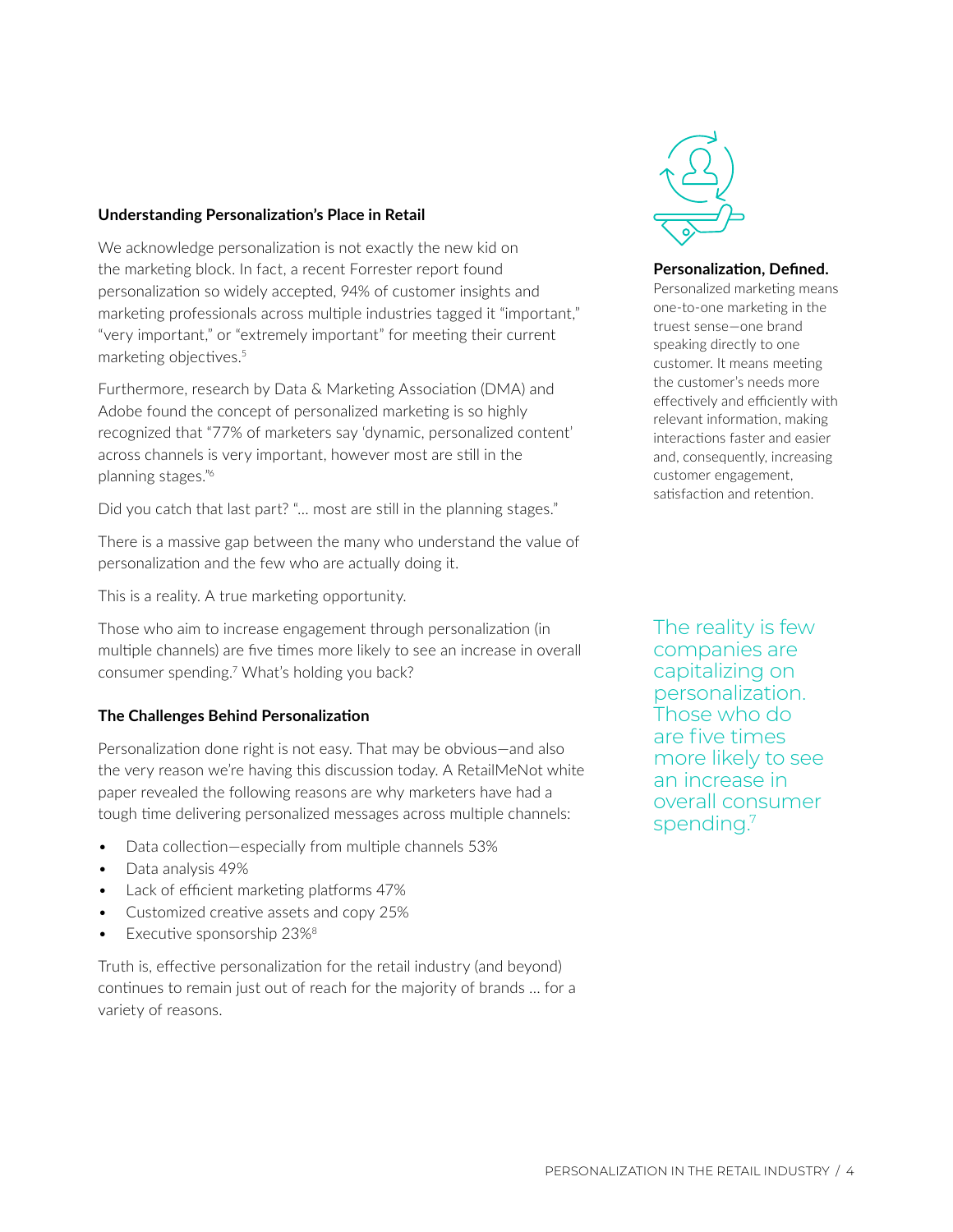

# <span id="page-4-0"></span>**7 REASONS WHY PERSONALIZATION HAS FAILED RETAILERS IN THE PAST**

For a number of our clients, here's where things have historically gone off the rails in any of their previous failed attempts at personalization—problems we've helped identify and rectify. If any of them sound familiar, consider it a red flag.

#### **1. Status Quo Personalization**

Why are so many brands stopping at a customer's first name? For stronger engagement and increased response rates, online or offline, consider additional personalization elements like last interaction, life events, relatable imagery, etc.

## **2. Acting Without Context**

Eighty percent of customers say that companies do not have the context of their last conversation.<sup>7</sup> Successful marketing is all about what's happening right now. To do this, companies need to have a trigger in place to deliver a personalized message when it's relevant to a consumer's immediate situation.

#### **3. Not Cross-Referencing All Data**

Without a centralized database, a company's struggle to leverage data that is responsive, accurate and easily accessible is very real. Companies that have a true picture of the customer—across all data points are effectively able to drive engagement across every relevant customer touchpoint.

#### **4. Incomplete Data Capture**

More than half of consumers (57%) are okay with providing personal information (on a website) as long as it's for their benefit and being used in responsible ways[.10](#page-12-0) This willingness to share should encourage companies to seek data in a more aggressive fashion.

## **5. Organizational Silos**

Remember what many companies are forgetting: Customers expect personalized experiences throughout the lifetime of a relationship with a brand. To achieve this, each department must share a single view of the customer, with the single goal of customer centricity in mind.

#### **6. Insignificant Segmentation**

It's hard to argue that retail brands aren't successfully identifying their core customers. They are. Where most fall short is segmenting those core customers into smaller groups for noticeably more accurate targeting and discernible patterns in user behavior and engagement across all touchpoints.

## **7. Too Many Solutions**

According to a recent benchmarking report by Marketo, "more than 60% of marketers have six or more technologies in their tech stacks."[11](#page-12-0) When multiple solutions are housed in two or more disconnected platforms, marketers run the risk of forcing themselves to work off of isolated viewpoints that may result in a misleading customer journey.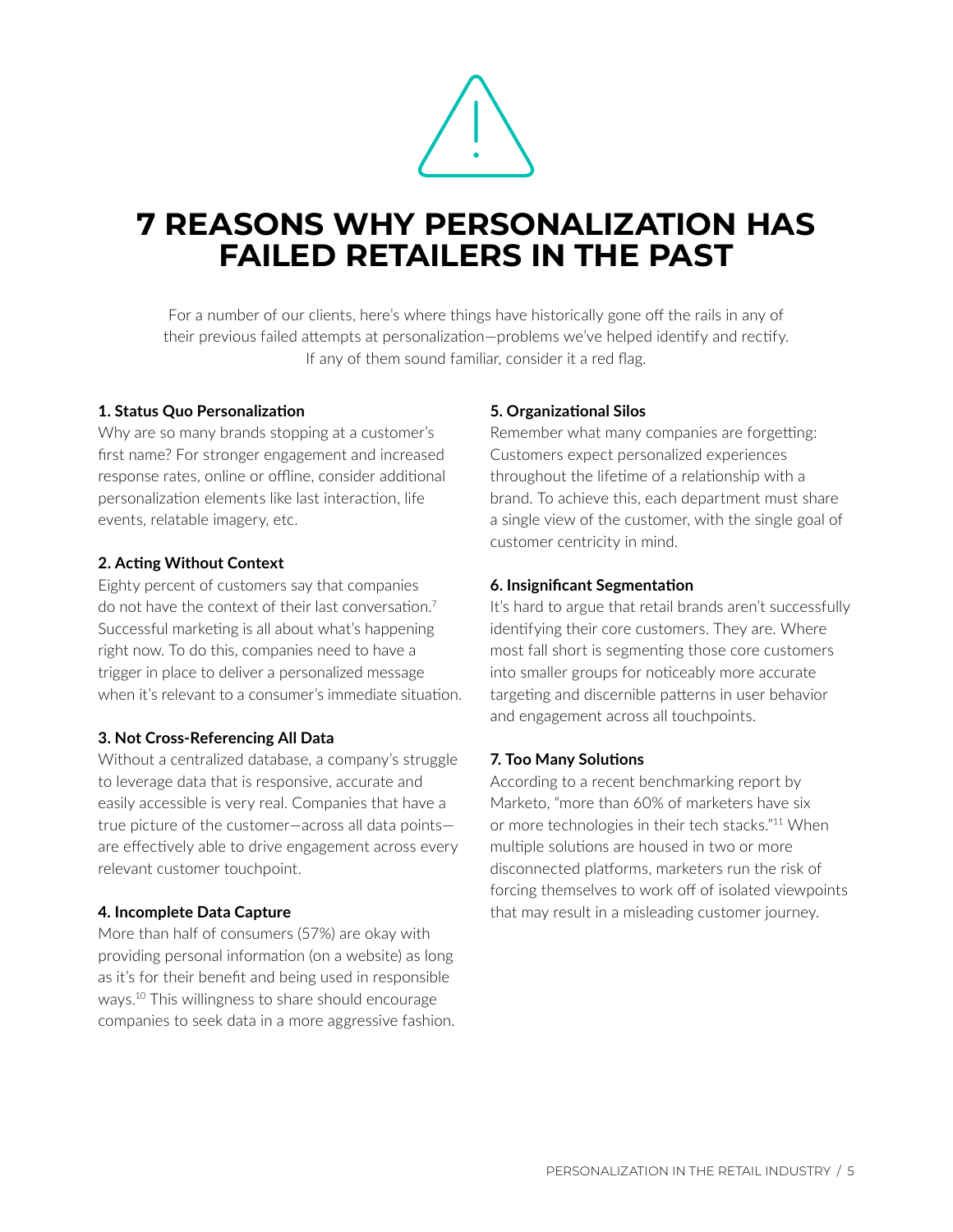# <span id="page-5-0"></span>**BECOMING RELEVANT**

Up to this point, we've covered almost all the bases on personalization what it is, common challenges it presents, and how it's helped a variety of brands to deliver relevant, engaging communications to their respective audiences.

Now let's focus on the how-to-make-it-happen portion of the program. After all, according to research from CMO Council, 34% of consumers only want to hear from brands they like or do business with when the information is something relevant or useful to them.[18](#page-12-0)

## **PUTTING THE CUSTOMER FIRST**

In a recent MarketingSherpa study, 2,400 consumers were split into two groups. Half were asked to name a company they were satisfied with, and the other half to name a company they were unsatisfied with.

Both groups were then asked:



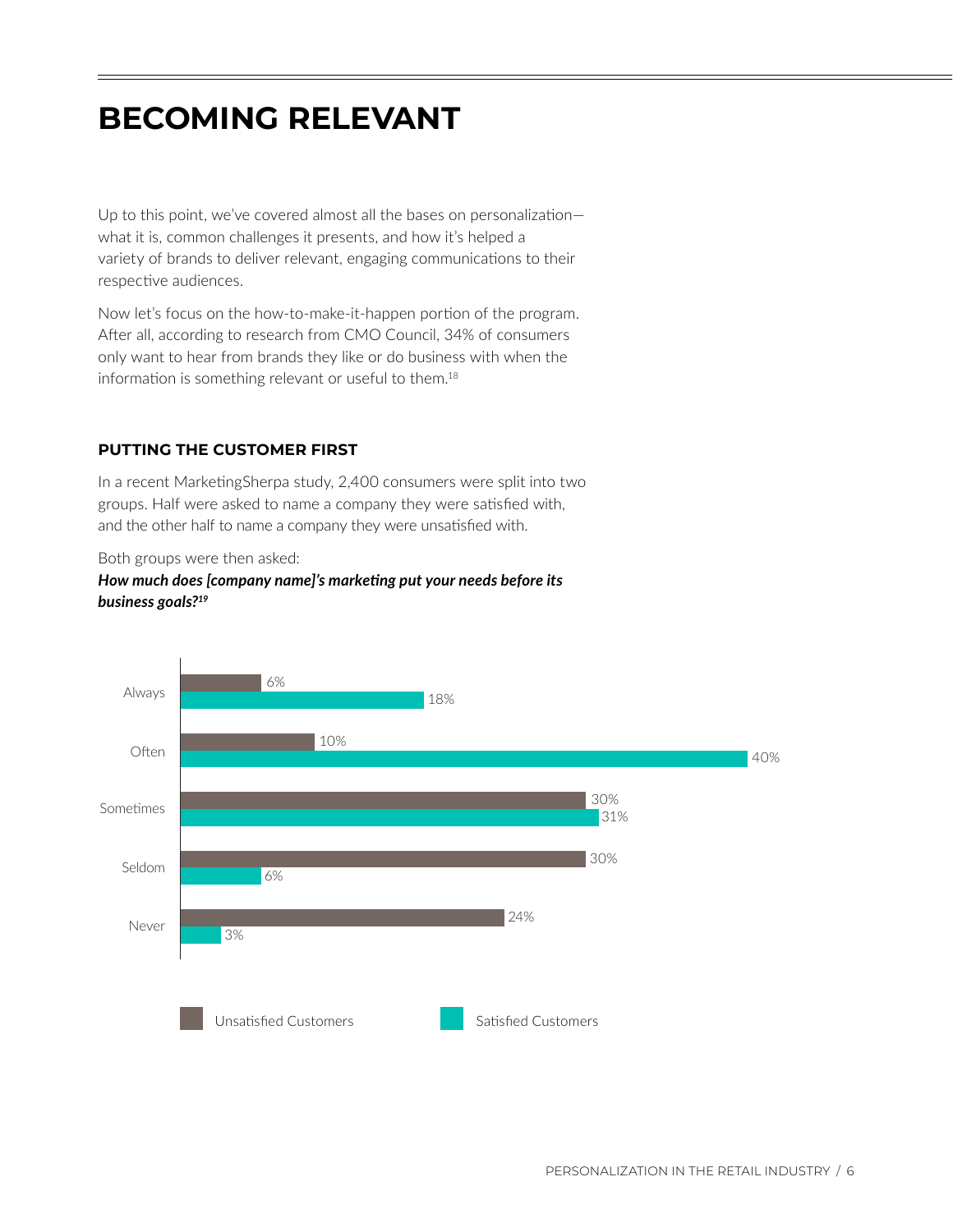# <span id="page-6-0"></span>**STRATEGY**

### **6 Essential Components for Effective Personalization**

Personalized marketing means one-to-one marketing in the truest sense—one brand speaking directly to one customer. It means meeting the customer's needs more effectively and efficiently with relevant information, making interactions faster and easier and, consequently, increasing customer engagement, satisfaction and retention.

These are the six components necessary to operationalize this proven marketing strategy:



## **IDENTIFY**

• Data **Context** 



## **ANALYZE** • Analytics

• Research



## **COMMUNICATE**

- Message
- Channel



## **IDENTIFY**

#### **1. Data**

#### **Do you have the right data to accurately identify customers?**

For many retailers, data provisioning is a critical step in the success of personalization (in any form), because the right data is useful data. This service ensures the data in a system is accurate and correct, removing outdated, incomplete or duplicated data in the process.

The benefits realized immediately after the right data has been identified include:

- Cost reduction. Stop wasting resources on people who aren't there.
- Increased response rates. See the same return with less email.
- Brand preservation. Duplicate sends and incorrect details jeopardize a brand's integrity.
- Reduced waste. Less ink and less paper are used when mailers hit their target.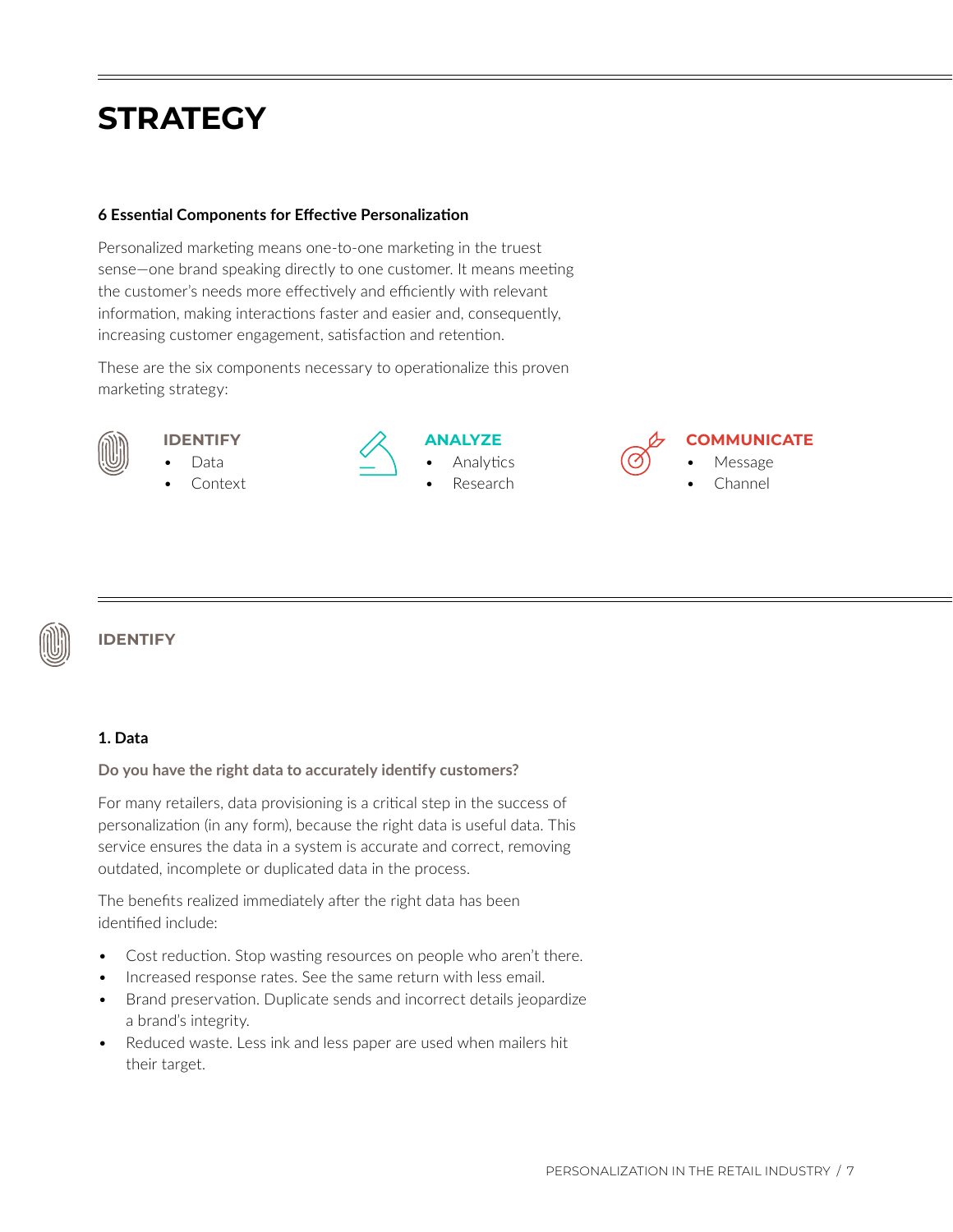

### **2. Context**

#### **Can you deliver your message at the optimal time?**

You've heard the saying: Timing is everything. That's not hyperbole. When a marketing campaign is triggered by context, the right customer receives the right message at the right time. Bingo.

Unfortunately, determining the exact right time to engage with a customer remains a struggle for most institutions. Not to mention capturing the exact right data points to act as the trigger for marketing messages.

When contextual data is taken into account, retailers are able to better understand how a customer interacted with a message, but it doesn't stop there. By layering on past behaviors and predictive analytics, retailers are also fully capable to determine the optimal time to deliver the next specific message for each individual customer.

This deeper level of insight provides a better view of the customer at the very moment he or she will likely be most interested in your offers.



#### **CASE STUDY:**

#### **Target**

Target leaned on multivariate testing for a personalized direct mail campaign that went to two million of its most frequent shoppers. The highlypersonalized mailpieces (with up to 20 variables) contained product promos and coupons based on previous purchases. The major retailer realized a 50% lift over previous non‑personalized campaigns.[14](#page-12-0)



## **ANALYZE**

#### **3. Analytics**

## **Are you using the right analytics to understand, remember, acknowledge and be relevant to your customers?**

Predictive analytics, data mining, pattern matching and forecasting, big data analytics, and location intelligence are just some of the analytical categories to fall under the heading of advanced analytics, all of which truly benefit from freshly scrubbed data.

Still, too many companies continue to rely on analytical methods that are far too simple, like basic clustering techniques, to understand the needs of each customer.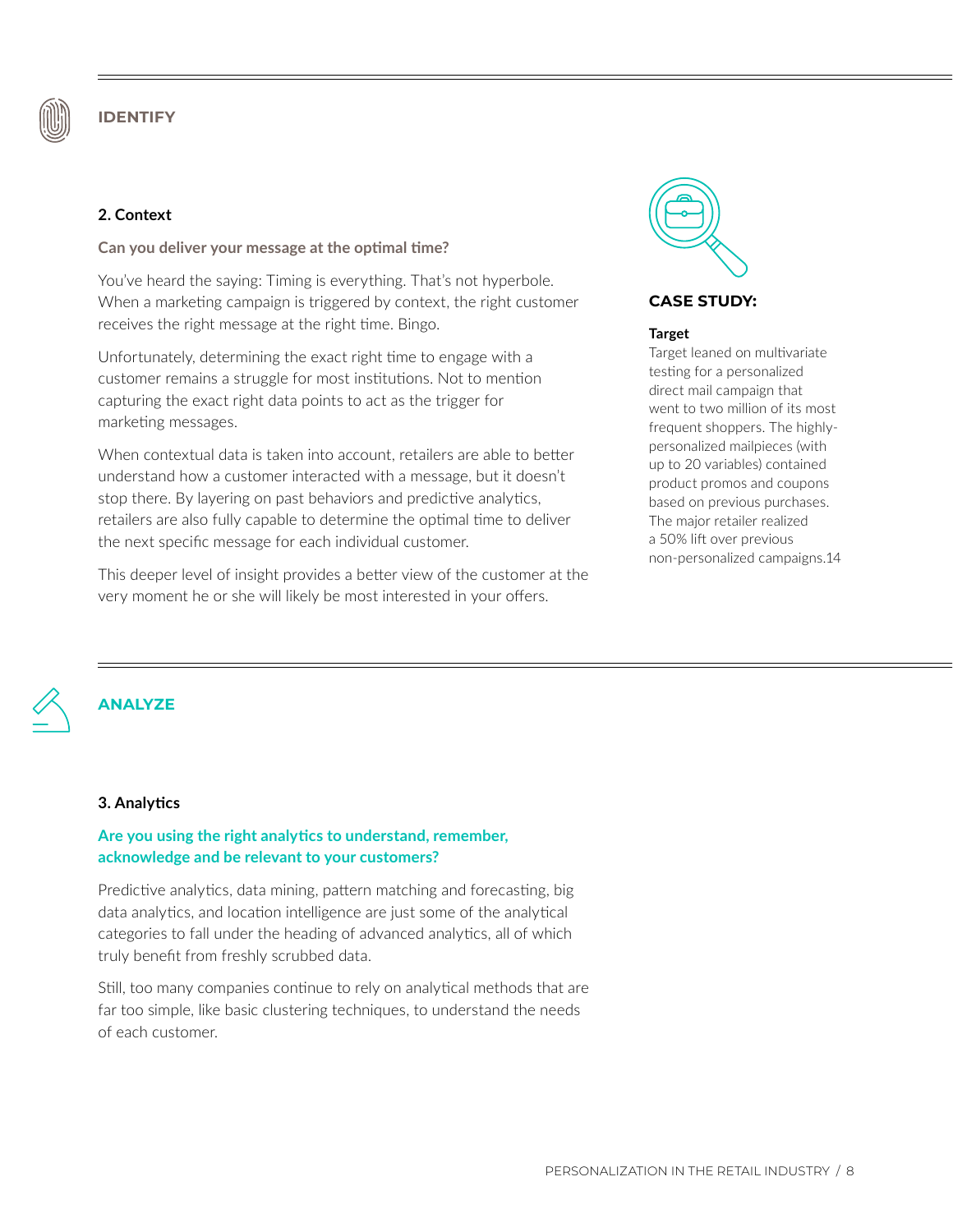

Advanced analytics is an (semi-) autonomous analysis of data using sophisticated techniques and tools—beyond traditional business intelligence (BI)—to reveal needle‑moving insights, share predictions, or generate recommendations. It makes identifying the 5% who are likely to respond to an offer possible.

Now, let's take things a step further. Say you have three versions of a headline, five potential images and two different blocks of text to choose from. With multivariate testing, every possible combination is tested against the others to figure out which arrangement yields the best conversion rate.

Multivariate testing not only tests the effect of changing one element, but the combined effect and interaction of several elements. This helps determine which combination of variations performs the best out of all of the possible combinations—something not possible with A/B testing.

#### **4. Research**

#### **What components in your marketing vehicles are driving or diminishing customer response?**

Nailing down the most compelling (or even most damaging) elements of your multi‑channel marketing strategy can be more attainable than it initially sounds. How? Short answer: Embrace testing—usability testing, that is.

For a variety of marketing mediums, usability testing observes how consumers receive, decipher and respond to your marketing communications (and channels). A usability test provides answers the following questions:

- How easy is it for a customer to understand the call-to-action in our message?
- How memorable is the design and delivery of our message?
- How many errors does a consumer make as they try to complete our call-to-action?
- How much does the consumer like our messaging and the way it was delivered?



#### **CASE STUDY:**

#### **Johnny Cupcakes**

By embracing social data collected on its 80,000+ subscribers, fashion brand and retailer Johnny Cupcakes put together its first segmented email campaign for a new product launch. By simply segmenting to male and female customers, the campaign realized increases in conversions (123%), clickthroughs (42%) and revenue per campaign (141%).<sup>[12](#page-12-0)</sup>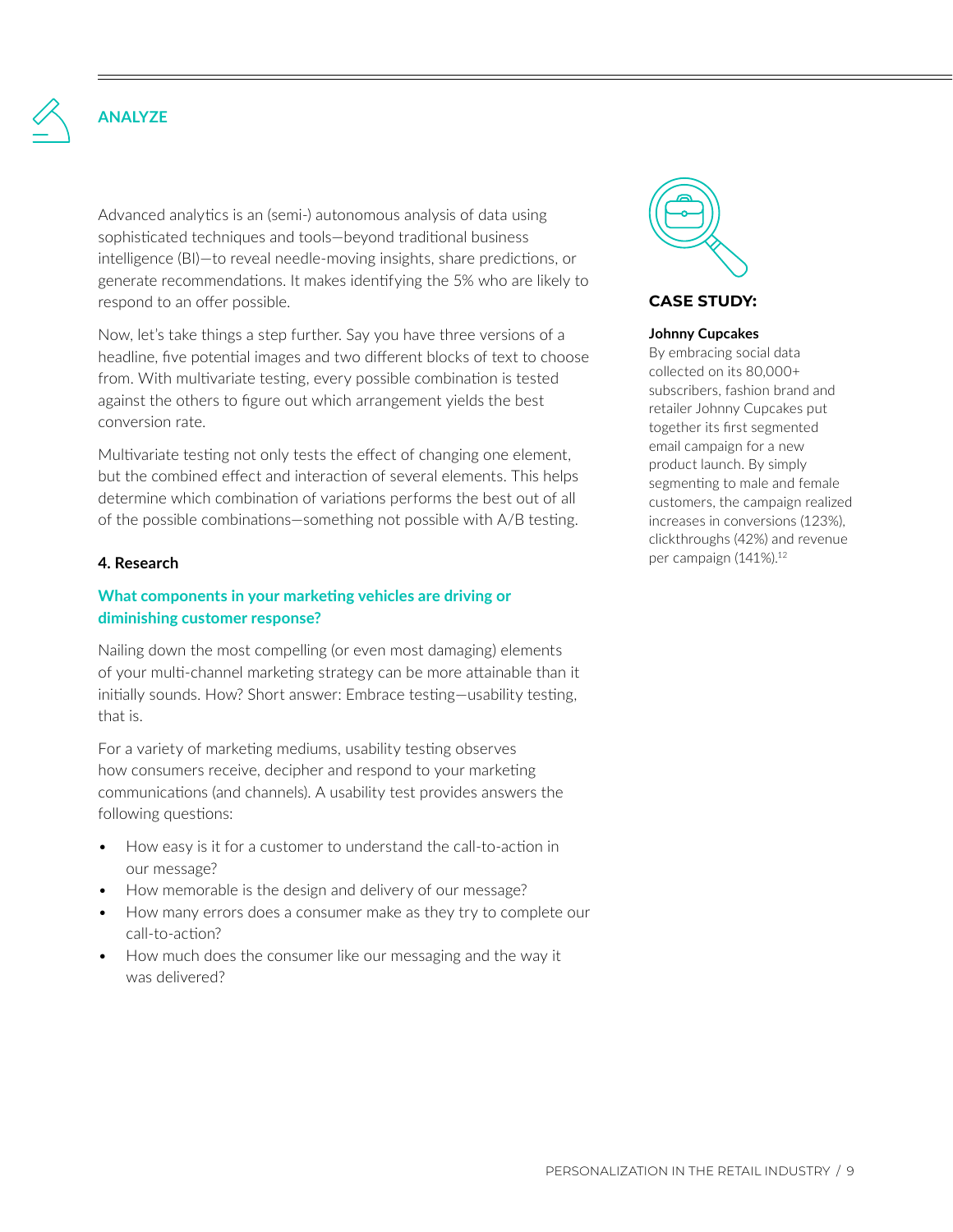

## **COMMUNICATE**

#### **5. Message**

### **Are you personalizing your message to speak directly to an individual? Do your offers address your customer's needs?**

The beauty in personalization is that it enables a company to dig into the details available, using them to craft the right, best message to address a customer's needs. Let's use email marketing as an example.

How much of your email marketing output is personalized to reflect a subscriber's profile and previous activity? According to a stat from MarketingSherpa, not enough: Nearly half (46%) of consumers who opt out of or unsubscribe from emails cite irrelevant messages as the reason.[20](#page-12-0)

Now hear this: 70% of brands fail to personalize their email messages.<sup>[21](#page-12-0)</sup> Yet 83% of brands that have taken this extra step have experienced an uplift in conversion rates.<sup>[22](#page-12-0)</sup>



## **Percentage of Consumers Who Strongly Agree or Agree They're Willing to Share Personal Data in Exchange for the Following[19](#page-12-0)**





**CASE STUDY:**

#### **BustedTees**

Based in the U.S., internetbased T‑shirt brand BustedTees implemented personalized send times for its international users. The results of this individualized email delivery include increases in email revenue (8%), clickthrough rate (11%), email response rate (17%) and postclick site engagement (7.6%).[16](#page-12-0)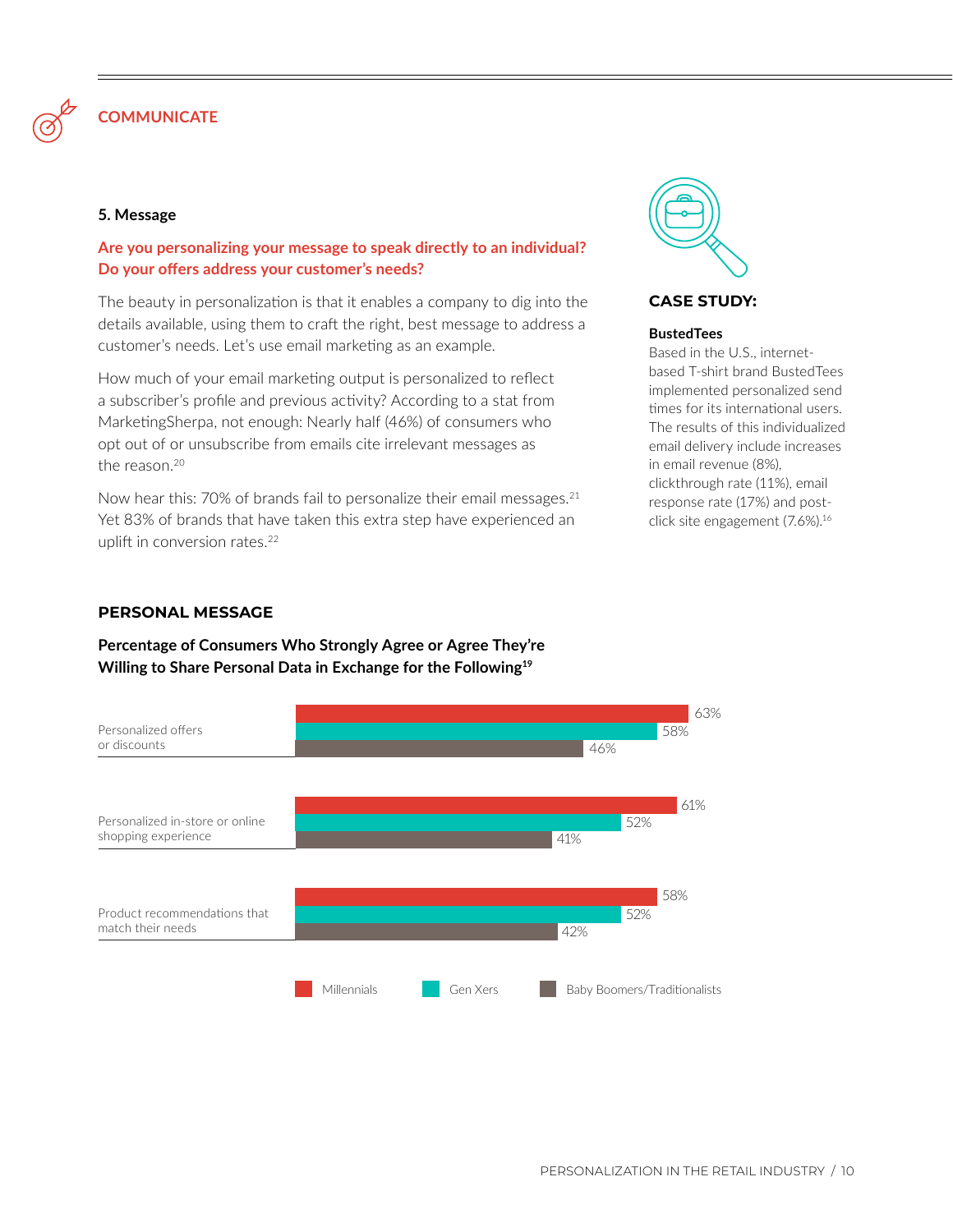

## **COMMUNICATE**

Dynamic email content enables marketers to send one email, but strategically pepper in unique content to speak more to a subscriber's interests and intent. The reward? Personalized emails deliver six times higher transactional rates.<sup>[24](#page-12-0)</sup>

"This offer was selected specifically for you." For a company trying to grab a customer's attention with a more personal message, that's a pretty great opening line. What comes next, however, can make or break the kind of response you get for said offer.

A recent Marketo survey found more than 78% of consumers will only engage in an offer if it has been personalized to reflect previous engagements the consumer has had with the brand.<sup>25</sup>

Like dynamic email content, variable printing is another vehicle available for delivering the right offer to your customer in a hyper-relevant way.

From simple salutations and address blocks to fully variable text and graphics changes, variable print capabilities enable brands to create a unique, tactile product for a targeted audience. In return, marketers experience small run flexibility, cross media integration, decreasing response times and increasing response rates.

#### **6. Channel**

## **Are you using the channels your customers most prefer in an order that compounds their effect?**

Email, direct mail, SMS text, social media, mobile apps, radio, TV commercials—you have plenty of options and avenues to reach a given customer, right? Well, not necessarily.

Leaning on direct mail to connect with a customer who's never home doesn't make a ton of sense. Neither does continuing to press send on emails to a customer who has never opened—actually, always deleted every single email you've ever sent them.

Identifying how your customers prefer to communicate with you is no longer a marketing nice-to-have. It's a necessity.



#### **CASE STUDY:**

#### **HubSpot**

After analyzing data from more than 93,000 calls-toaction (CTAs) over a 12 month period, web marketing company HubSpot found CTAs personalized to individual visitors had a 42% higher view-tosubmission rate than generic CTAs that appeared the same for every visitor.<sup>17</sup>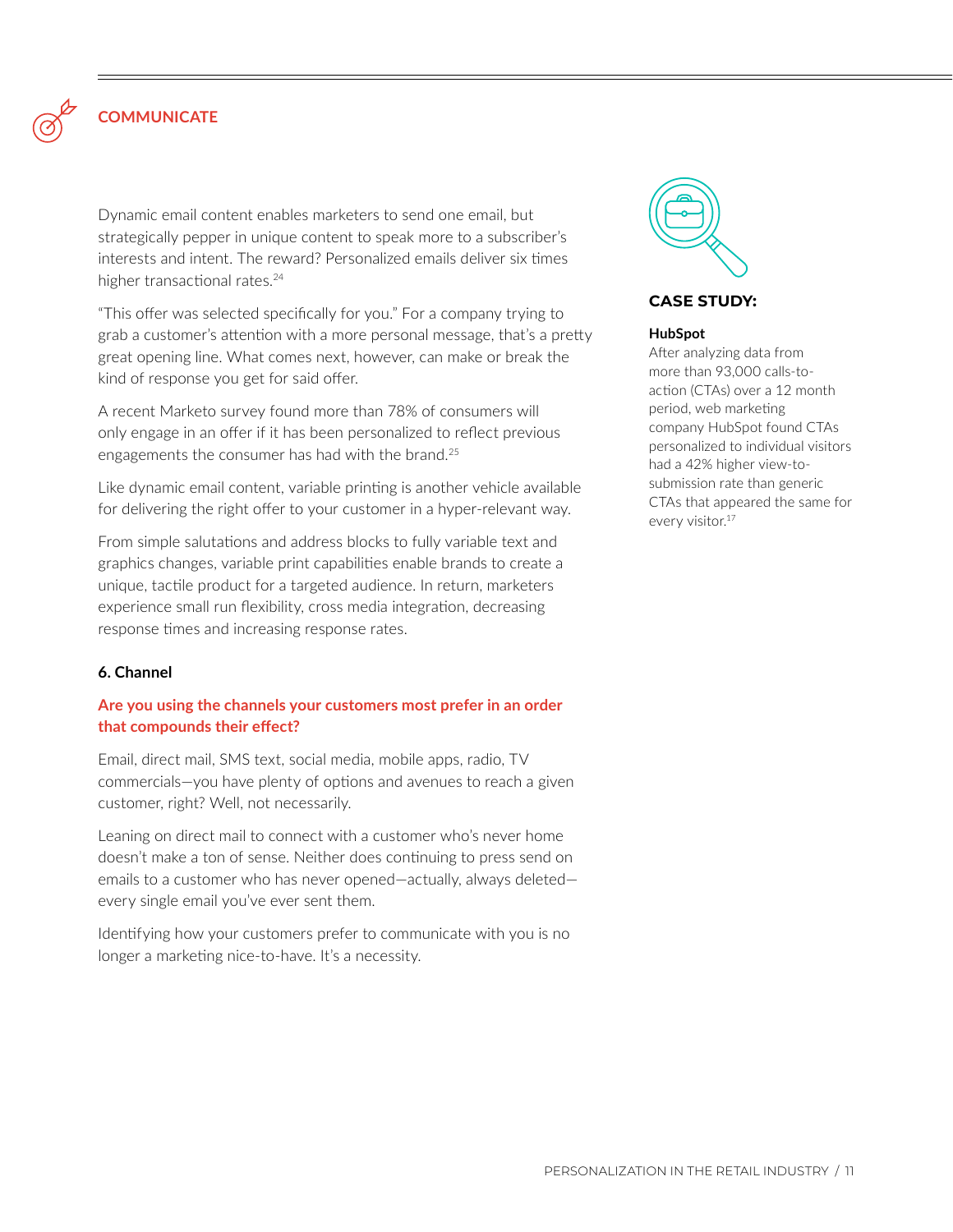## <span id="page-11-0"></span>**ENGAGE YOUR CUSTOMERS WITH RELEVANT MESSAGING**

#### **RRD Marketing Solutions Can Help**

By the look of it, the time is now to change the way you communicate with your customers.

### **It's time to get personal.**

According to an article by McKinsey & Company, personalization can reduce acquisition costs by as much as 50%, lift revenues by 5–15%, and increase the efficiency of marketing spend by 10-30%.<sup>[27](#page-12-0)</sup>

## **RRD Marketing Solutions Knows Personalization**

To realize such head‑turning numbers, it takes working with the right partner. And if you are serious about engaging and retaining satisfied customers, we can help. For those in the retail industry, we are ideally positioned to:

- Grow and retain your customer base with personalized marketing
- Maximize operational efficiency by streamlining your entire communications process
- Preserve brand consistency and reduce risks through compliant communications

RRD Marketing Solutions employs a flexible engagement model, so if you're not ready to jump into a full‑scale personalization program, we can help you start small—where you need help the most.

With a customer base that wants to be on the receiving end of truly personalized messages, you're in a position to separate yourself from the pack. And dramatically improve your marketing ROI.

## **Personalization is how you do it.**

**To accomplish these goals, our suite of customer-centric services enables brands to deliver truly personal, 1:1 marketing.**

Services that include:

- Data provisioning and management
- Advanced analytics and business intelligence
- Customer journey mapping
- Dynamic email content
- Variable print direct mail

## **Optimize Engagement.**

Visit [MS.RRD.com](https://www.rrd.com/services/marketing)